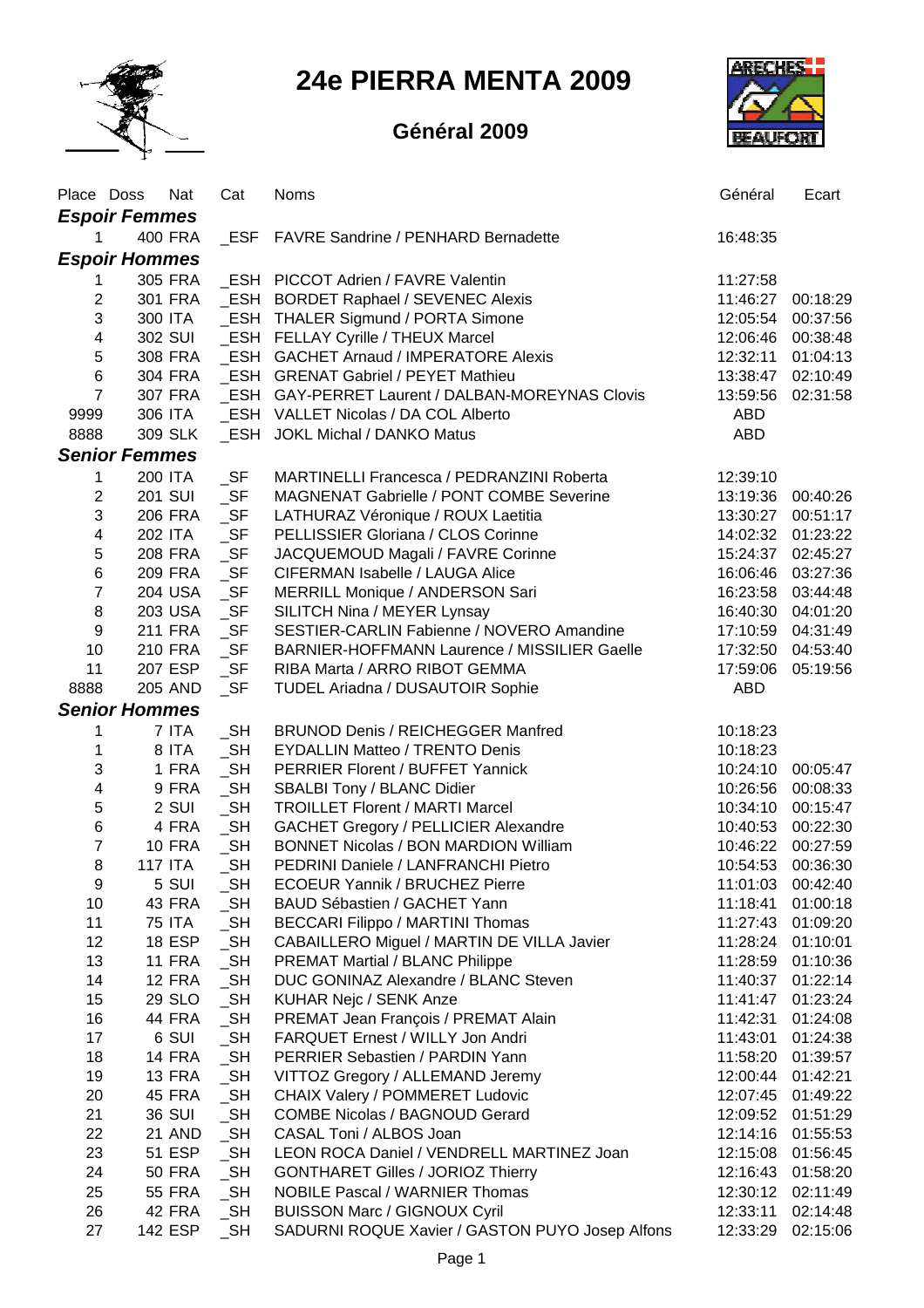| 28 | <b>25 POL</b>  | $\_SH$ | ZEBRACKI Jacek / ZACHWIEJA Szymon               | 12:34:17          | 02:15:54          |
|----|----------------|--------|-------------------------------------------------|-------------------|-------------------|
| 29 | <b>58 FRA</b>  | $\_SH$ | <b>METGE Denis / TREVES Florian</b>             | 12:38:08          | 02:19:45          |
| 30 | <b>122 FRA</b> | $\_SH$ | <b>GEROME Yann / CHACORNAC Olivier</b>          | 12:45:28          | 02:27:05          |
| 31 | <b>28 SLK</b>  | $\_SH$ | PISARCIK Milan / LASTIK Juraj                   | 12:46:04          | 02:27:41          |
| 32 | <b>124 FRA</b> | $\_SH$ | NANTERMOZ Grégory / BUGAND Xavier               |                   | 12:46:29 02:28:06 |
| 33 | 74 ITA         | $\_SH$ | SALA Dino / ROSSATTI Stefano                    | 12:46:55 02:28:32 |                   |
| 34 | <b>130 FRA</b> | $\_SH$ | NOVERO Laurent / BAUD Stephane                  | 12:49:47          | 02:31:24          |
| 35 | <b>146 FRA</b> | $\_SH$ | CLAUDEPIERRE Lionel / REBREYEND Bruno           | 12:52:28          | 02:34:05          |
| 36 | 26 POL         | $\_SH$ | PRZYSTAS Jakub / BRZESKI Tomasz                 | 12:52:46 02:34:23 |                   |
| 37 | <b>33 USA</b>  | $\_SH$ | <b>SWENSON Peter / SMITH Cary</b>               | 12:54:56 02:36:33 |                   |
| 38 | 39 GB          | $\_SH$ | <b>SCRIMGEOUR Carron / BRACEY Jon</b>           | 12:57:14 02:38:51 |                   |
| 39 | 49 FRA         | $\_SH$ | JACCOUD Lionel / PEZET JEROME                   | 12:57:42 02:39:19 |                   |
| 40 | <b>48 SUI</b>  | $\_SH$ | <b>VONLANTHEN David / ISLER Patrick</b>         | 12:59:18 02:40:55 |                   |
| 41 | <b>132 FRA</b> | $\_SH$ | PAUTHIER VINCENT / REY Ludovic                  | 13:00:10 02:41:47 |                   |
| 42 | <b>111 FRA</b> | $\_SH$ | <b>GENTET Frederic / ROGUET Stephane</b>        | 13:07:06 02:48:43 |                   |
| 43 | <b>81 FRA</b>  | $\_SH$ | <b>BROTTET Julien / MICHEL Alexandre</b>        | 13:09:50 02:51:27 |                   |
| 44 | <b>53 FRA</b>  | $\_SH$ | GACHET Jérémie / BALTASSAT Yvan                 | 13:10:21          | 02:51:58          |
| 45 | <b>76 ITA</b>  | $\_SH$ | FRANZINI Fabrizio / FOPPOLI Simone              | 13:18:42 03:00:19 |                   |
| 46 | 150 ESP        | $\_SH$ | ORMAZABAL AZPIROZ Joseba / TOBAR GOENAGA Joseba |                   | 13:20:52 03:02:29 |
| 47 | <b>116 FRA</b> | $\_SH$ | PENILLON Sébastien / MANEL Arnaud               | 13:21:40          | 03:03:17          |
| 48 | <b>37 ITA</b>  | $\_SH$ | <b>CAMANDONA Marco / GIGLIO Matteo</b>          | 13:24:34          | 03:06:11          |
| 49 | 87 FRA         | $\_SH$ | LUCIANAZ Herve / EXCOFFIER Alain                | 13:30:02          | 03:11:39          |
| 50 | <b>102 FRA</b> | $\_SH$ | <b>BOUCHEX Bertrand / PORRET Gregory</b>        | 13:30:07          | 03:11:44          |
| 51 | <b>77 ITA</b>  | $\_SH$ | <b>CRISTINI Gianluca / LANZI Giuseppe</b>       | 13:31:45          | 03:13:22          |
| 52 | <b>52 FRA</b>  | $\_SH$ | <b>ADOR Thierry / GAIDET Eric</b>               | 13:33:16          | 03:14:53          |
| 53 | <b>61 SUI</b>  | $\_SH$ | <b>BOCHUD Gerard / GUILLET Nicolas</b>          | 13:35:58          | 03:17:35          |
|    | <b>88 FRA</b>  | $\_SH$ | <b>BOISIER Adrien / BRUNET Eric</b>             |                   |                   |
| 54 | <b>72 ITA</b>  | $\_SH$ |                                                 | 13:35:59          | 03:17:36          |
| 55 |                |        | MOIZI Roberto / SERTORE Davide                  | 13:36:19          | 03:17:56          |
| 56 | <b>57 FRA</b>  | $\_SH$ | FAVRE FELIX Alain / DEBORTOLI Lionel            |                   | 13:37:20 03:18:57 |
| 57 | <b>65 FRA</b>  | $\_SH$ | BEDU Sébastien / ROMANET Anthony                | 13:40:43 03:22:20 |                   |
| 58 | 69 ITA         | $\_SH$ | BASOLO Andrea / COCITO Luigi                    | 13:41:35 03:23:12 |                   |
| 59 | 47 SUI         | $\_SH$ | TISSIERES Jean Marc / SARRASIN Yannick          | 13:42:04          | 03:23:41          |
| 60 | <b>56 FRA</b>  | $\_SH$ | <b>CERCUEIL Michel / BONNETON Guillaume</b>     | 13:44:01          | 03:25:38          |
| 61 | <b>104 FRA</b> | $\_SH$ | RESSEGUIER Jean / BLANC Frederic                | 13:44:23 03:26:00 |                   |
| 62 | <b>108 FRA</b> | $\_SH$ | MAUCOUT Bertrand / PILON Olivier                |                   | 13:50:07 03:31:44 |
| 63 | 138 ESP        | $\_SH$ | BORJA ALVAREZ Francisco / CABAL GARCIA Ignacio  | 13:51:45          | 03:33:22          |
| 64 | <b>38 ITA</b>  | $\_SH$ | CHENEY Thierry / PANZERA Lorenzo                | 13:52:31          | 03:34:08          |
| 65 | 62 SUI         | $\_SH$ | <b>BUSSARD Stéphane / FRAGNIERE Vincent</b>     | 13:53:50          | 03:35:27          |
| 66 | <b>96 GRE</b>  | $\_SH$ | KOSTOPOULOS Nikos / MATRAS Slamovir             | 13:54:45          | 03:36:22          |
| 67 | <b>105 FRA</b> | SH     | PERRET Frederic / MARQUET Christophe            | 13:57:35          | 03:39:12          |
| 68 | <b>109 FRA</b> | $\_SH$ | <b>BADRE Guillaume / BIZIEN Michael</b>         | 14:00:16          | 03:41:53          |
| 69 | <b>156 FRA</b> | $\_SH$ | D'HAENE François / TRAUB Alexis                 | 14:00:44          | 03:42:21          |
| 70 | 31 CZ          | $\_SH$ | HEPNAR Jan / HEPNAR Jozef                       | 14:01:00          | 03:42:37          |
| 71 | <b>143 EUS</b> | $\_SH$ | LETAMENDI ANDUEZA Iban / AITOR OTXOA Biain      | 14:01:15          | 03:42:52          |
| 72 | 40 ITA         | $\_SH$ | VARESCO Luca / DEFLORIAN Paolo                  | 14:02:26          | 03:44:03          |
| 73 | <b>85 FRA</b>  | $\_SH$ | PECHBERTY Laurent / CARNIATO Christophe         | 14:02:48          | 03:44:25          |
| 74 | 99 FR          | $\_SH$ | <b>MALAISE Florent / MULLER Laurent</b>         | 14:02:53          | 03:44:30          |
| 75 | 139 ESP        | $\_SH$ | ALVAREZ EGANA Lander / UYARRA AMENABAR Inaki    | 14:12:21          | 03:53:58          |
| 76 | <b>121 FRA</b> | $\_SH$ | CROISET Yann / GERARD Sébastien                 | 14:15:25          | 03:57:02          |
| 77 | 24 POL         | $\_SH$ | SOBCZYK Przemysla / WARGOCKI Mariusz            | 14:15:56          | 03:57:33          |
| 78 | <b>119 FRA</b> | $\_SH$ | LAMARQUE D' ARROUZAT Christian / CARON Vicent   | 14:21:08          | 04:02:45          |
| 79 | <b>67 ITA</b>  | $\_SH$ | NERVO LUCA / PUGNO NICOLA                       | 14:22:18          | 04:03:55          |
| 80 | <b>30 SWD</b>  | $\_SH$ | HALVARSSON Joakim / AXELSSON Urban              | 14:23:45          | 04:05:22          |
| 81 | <b>54 FRA</b>  | $\_SH$ | ROBIN Jean-marc / BASTIDE Alain                 | 14:24:39          | 04:06:16          |
| 82 | <b>34 USA</b>  | $\_SH$ | FRENCH Brandon / INOUYE Jared                   | 14:27:22          | 04:08:59          |
| 83 | 60 FRA         | $\_SH$ | <b>DUBOURG Laurent / ARNAUD Aimé</b>            | 14:31:08          | 04:12:45          |
| 84 | <b>73 ITA</b>  | $\_SH$ | GIORDANI Massimo / BARDEA Fabio                 | 14:34:27          | 04:16:04          |
| 85 | <b>135 FRA</b> | $\_SH$ | RIZZI Julien / CHARLOT Damien                   | 14:38:15          | 04:19:52          |
| 86 | 83 FRA         | $\_SH$ | PERREARD Xavier / GIORDANO Manuel               | 14:38:32          | 04:20:09          |
| 87 | <b>126 FRA</b> | $\_SH$ | ROBERT Clément / WIKI Fabien                    | 14:38:45          | 04:20:22          |
| 88 | <b>100 FRA</b> | $\_SH$ | <b>GALLAND Mathieu / GUILLAUME Sylvain</b>      | 14:39:42          | 04:21:19          |
| 89 | 80 FRA         | $\_SH$ | PELTIER Fabien / PELONG Bruno                   | 14:44:41          | 04:26:18          |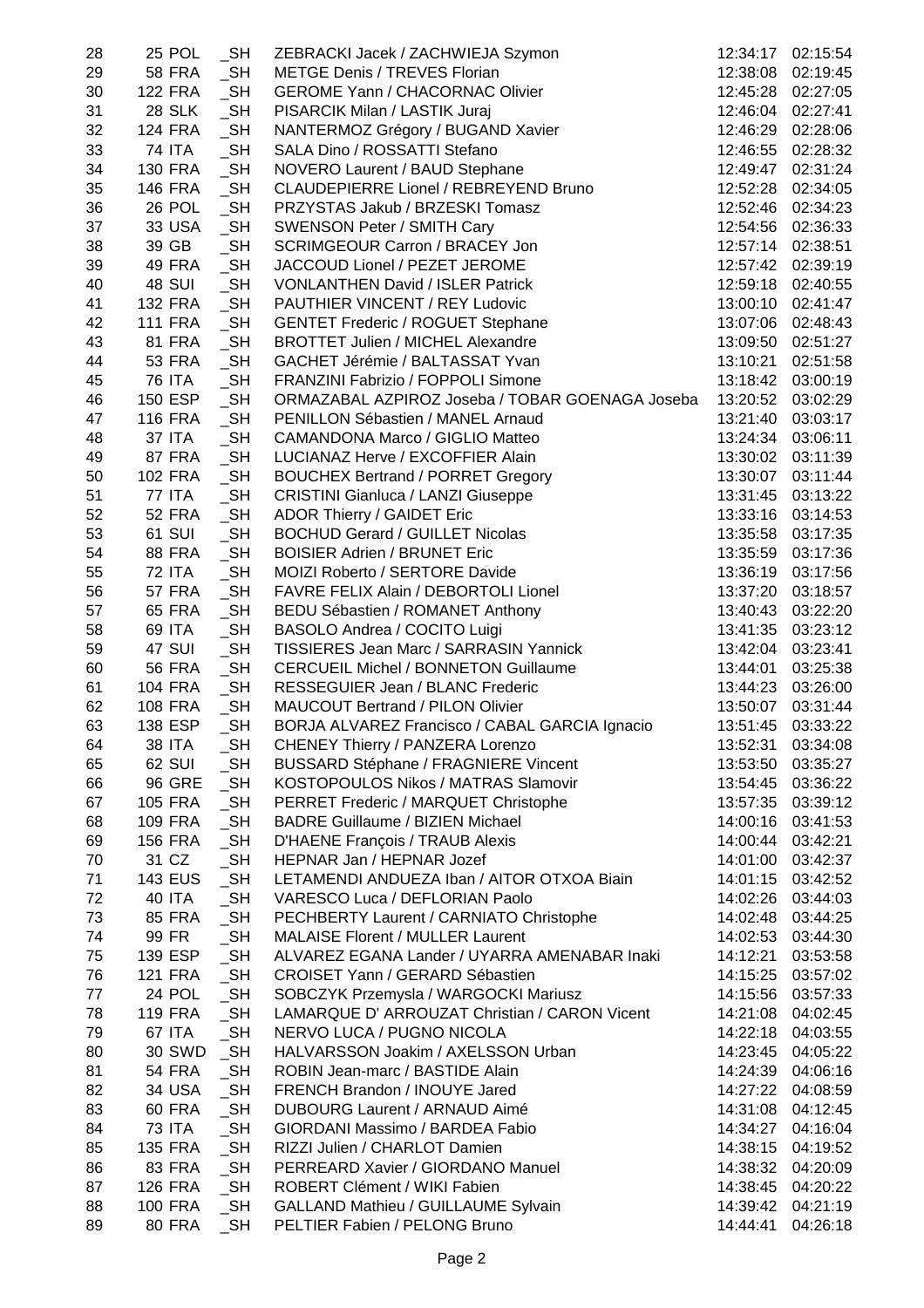| 90   | 125 FRA        | $\_SH$    | <b>BAZIN Camille / SARRON Michael</b>                                 | 14:47:18          | 04:28:55          |
|------|----------------|-----------|-----------------------------------------------------------------------|-------------------|-------------------|
| 91   | 32 CZ          | $\_SH$    | NOVAK Petr / SPACEK Jiri                                              |                   | 14:58:12 04:39:49 |
| 92   | <b>103 FRA</b> | $\_SH$    | GIRAUD-TELME Yvan / PELLEGRIN Bruno                                   |                   | 15:00:55 04:42:32 |
| 93   | 144 FRA        | $\_SH$    | <b>BOMEL François / DU CREST Blandine</b>                             |                   | 15:01:35 04:43:12 |
| 94   | 153 FRA        | $\_SH$    | <b>VAUTHAY Bertrand / MUGNIER Loic</b>                                |                   | 15:05:57 04:47:34 |
| 95   | 86 ITA         | $\_SH$    | BARCELLA Davide / CIVIDINI Valentino                                  |                   | 15:07:05 04:48:42 |
| 96   | 27 SLK         | $\_SH$    | <b>GEBURA Mikulas / OHRADKA Pavol</b>                                 |                   | 15:07:30 04:49:07 |
| 97   | 134 FRA        | $\_SH$    | <b>BAGNERES Olivier / PELEN Roch</b>                                  |                   | 15:13:43 04:55:20 |
| 98   | 115 FRA        | $\_SH$    | <b>EBERHARDT Cyril / ROUDIERE Matthieu</b>                            |                   | 15:16:23 04:58:00 |
| 99   | <b>155 FRA</b> | $\_SH$    | MATHEL PIERRE / FRIONNET MICHEL                                       | 15:20:24 05:02:01 |                   |
| 100  | 106 FRA        | $\_SH$    | PIVOT Denis / CIREY Guy                                               |                   | 15:21:17 05:02:54 |
| 101  | <b>152 FRA</b> | $\_SH$    | COLMARD Jean Louis / SCOGNAMILLO Stephane                             |                   | 15:25:47 05:07:24 |
| 102  | 120 FRA        | $\_SH$    | LAPPRAND Pierre / SOYARD Herve                                        | 15:28:14 05:09:51 |                   |
| 103  | 23 BUL         | $\_SH$    | RADEV Georgi / DIKOV Nikolay                                          |                   | 15:28:29 05:10:06 |
| 104  | 70 FRA         | $\_SH$    | <b>BIHLER Boris / JUNOD Franck</b>                                    |                   | 15:29:39 05:11:16 |
| 105  | <b>112 FRA</b> | $\_SH$    | LILLE Frederic / CASTILLON Michel                                     | 15:41:29 05:23:06 |                   |
| 106  | 63 FRA         | $\_SH$    | BON MARDION Cyril / VIBERT Jerome                                     | 15:41:52 05:23:29 |                   |
| 107  | 93 GB          | $\_SH$    | PITCHES Stuart / MORGAN Jon                                           | 15:43:27 05:25:04 |                   |
| 108  | 123 FRA        | $\_SH$    | <b>BOCQUET Ghislain / GATTONE Sylvain</b>                             | 15:44:42 05:26:19 |                   |
| 109  | 68 ESP         | $\_SH$    | TORRATS ESPINOSA Gerard / FREIXINET ESPINOSA Xavier 15:45:15 05:26:52 |                   |                   |
| 110  | 91 FRA         | $\_SH$    | DESVALEES ANTOINE / DUFOUR Jean Pierre                                | 15:50:26 05:32:03 |                   |
| 111  | 79 FR          | $\_SH$    | <b>GEHANT Eric / KREBS Thomas</b>                                     | 15:51:11          | 05:32:48          |
| 112  | 154 FRA        | $\_SH$    | <b>KORNACKER Olivier / MATTER François</b>                            | 15:52:12 05:33:49 |                   |
| 113  | 101 FRA        | $\_SH$    | SIMON-CHAUTEMPS Antoine / FENECK François                             |                   |                   |
|      |                |           |                                                                       | 15:55:22 05:36:59 |                   |
| 114  | 90 ESP         | $\_SH$    | ARILLA CUNA AXEL / GARRETA GERARD                                     |                   | 16:06:23 05:48:00 |
| 115  | 127 FRA        | $\_SH$    | <b>MARTIN Gaelle / REY Olivier</b>                                    | 16:07:44 05:49:21 |                   |
| 116  | 136 FRA        | $\_SH$    | DA MOUTA Cyril / MORIN Olivier                                        |                   | 16:09:49 05:51:26 |
| 117  | 35 USA         | $\_SH$    | Mc GOWIN Jason / LA ROCHELLE Brad                                     | 16:10:34 05:52:11 |                   |
| 118  | <b>151 SUI</b> | $\_SH$    | <b>HAGER Didier / ROSSIER Marcel</b>                                  | 16:11:02 05:52:39 |                   |
| 119  | 141 ESP        | $\_SH$    | ARANA OREGI Joxu / ARANA OREGI Arkaitz                                |                   | 16:11:51 05:53:28 |
| 120  | 92 SLO         | $\_SH$    | KALAN Igor / KRISTANC Darko                                           |                   | 16:13:09 05:54:46 |
| 121  | 78 ITA         | $\_SH$    | BIANCHETTI Luigi / BOSONIN Lucio                                      |                   | 16:18:09 05:59:46 |
| 122  | 148 ESP        | $\_SH$    | SERRAL SOLER Pere / MOLIST FONT Roger                                 |                   | 16:18:39 06:00:16 |
| 123  | 66 ITA         | $\_SH$    | MIGLIETTA Marco / BIANCHI Vincent                                     |                   | 16:21:13 06:02:50 |
| 124  | 149 ESP        | $\_SH$    | ALVAREZ Manuel / CARRASBAL Javier                                     |                   | 16:24:35 06:06:12 |
| 125  | 71 ITA         | $\_SH$    | GAIDA Marco / ARESCA Roberto                                          |                   | 16:25:15 06:06:52 |
| 126  | 41 ITA         | $\_SH$    | COMELLO Pierpaolo / COMELLO Claudia                                   |                   | 16:26:21 06:07:58 |
| 127  | 129 FRA        | $\_SH$    | PASTEUR Eric / MASSON Gaetan                                          | 16:26:47          | 06:08:24          |
| 128  | <b>131 FRA</b> | $\_SH$    | STIEFBOLD Philippe / GIMARD Philippe                                  | 16:29:08          | 06:10:45          |
| 129  | 133 FRA        | $\_SH$    | <b>GACHET Christine / MALVOLTI Marc</b>                               | 16:31:51          | 06:13:28          |
| 130  | 110 FRA        | <b>SH</b> | <b>GARNIER Guillaume / CAETANO Nuno</b>                               | 16:33:08          | 06:14:45          |
| 131  | 64 SUI         | $\_SH$    | LAGGER Tony / GRAND Benno                                             | 16:51:25          | 06:33:02          |
| 132  | 97 GB          | $\_SH$    | MARCHANT Richard / HUTSON SHAUN                                       | 16:58:30          | 06:40:07          |
| 133  | <b>107 FRA</b> | $\_SH$    | <b>GLAIRON-MONDET Michel / SAINTOT Dominique</b>                      | 17:00:02          | 06:41:39          |
| 134  | 82 FRA         | $\_SH$    | <b>SCHWARTZ Pierre / MAYER Olivier</b>                                | 17:00:57          | 06:42:34          |
| 135  | 84 FRA         | $\_SH$    | CIFERMAN Dan / LEFORESTIER Dominique                                  | 17:08:07          | 06:49:44          |
| 136  | 147 ITA        | $\_SH$    | MUSIALOWSKI Piotr / SCANDROGLIO Lorenzo                               | 17:16:15          | 06:57:52          |
| 137  | 98 FRA         | $\_SH$    | MARCHAND Paul-Valere / MARCHAND Henry                                 |                   | 17:25:53 07:07:30 |
| 138  | <b>137 LUX</b> | $\_SH$    | <b>TECQMENNE Luc / LUCI Sandro</b>                                    | 17:30:18          | 07:11:55          |
| 139  | 89 ESP         | $\_SH$    | ARILLA OSUNA MIQUEL / LLOBERA BENTOLDRA JOSEP                         |                   | 18:07:12 07:48:49 |
| 140  | 94 SUI         | $\_SH$    | MEIZOZ Gregoire / FARQUET Francois                                    | 18:13:45          | 07:55:22          |
| 8888 | 3 ITA          | $\_SH$    | GIACOMELLI Guido / HOLZKNECHT Lorenzo                                 | ABD               |                   |
| 9999 | <b>16 SUI</b>  | $\_SH$    | GINIER Reynold / CROISIER Adrien                                      | ABD               |                   |
| 8888 | 17 ESP         | $\_SH$    | BES GINESTA Jordi / SOLA PASTORET Marc                                | <b>ABD</b>        |                   |
| 8888 | <b>19 AND</b>  | $\_SH$    | VILANA Joan / COMAS Xavier                                            | <b>ABD</b>        |                   |
| 8888 | 20 AND         | $\_SH$    | VILA Ferran / JESUS Armand                                            | ABD               |                   |
| 8888 | <b>22 BUL</b>  | $\_SH$    | TODOROV Todor / GOUGINSKI Nikolai                                     | <b>ABD</b>        |                   |
| 8888 | 46 FRA         | $\_SH$    | <b>HIVERT François / LEGIEDA Gregory</b>                              | ABD               |                   |
| 9999 | <b>59 FRA</b>  | $\_SH$    | <b>HENAFF Vincent / CERAN Philippe</b>                                | ABD               |                   |
| 8888 | 95 SUI         | $\_SH$    | BALDUCHELLI Yan / FILLIEZ Nicolas                                     | ABD               |                   |
| 8888 | 113 BEL        | $\_SH$    | <b>ETIENNE Fabrice / BIGOT Pascal</b>                                 | ABD               |                   |
| 8888 | 114 BEL        | _SH       | <b>GERLACHE Mathieu / TRULLEMAN Alain</b>                             | ABD               |                   |